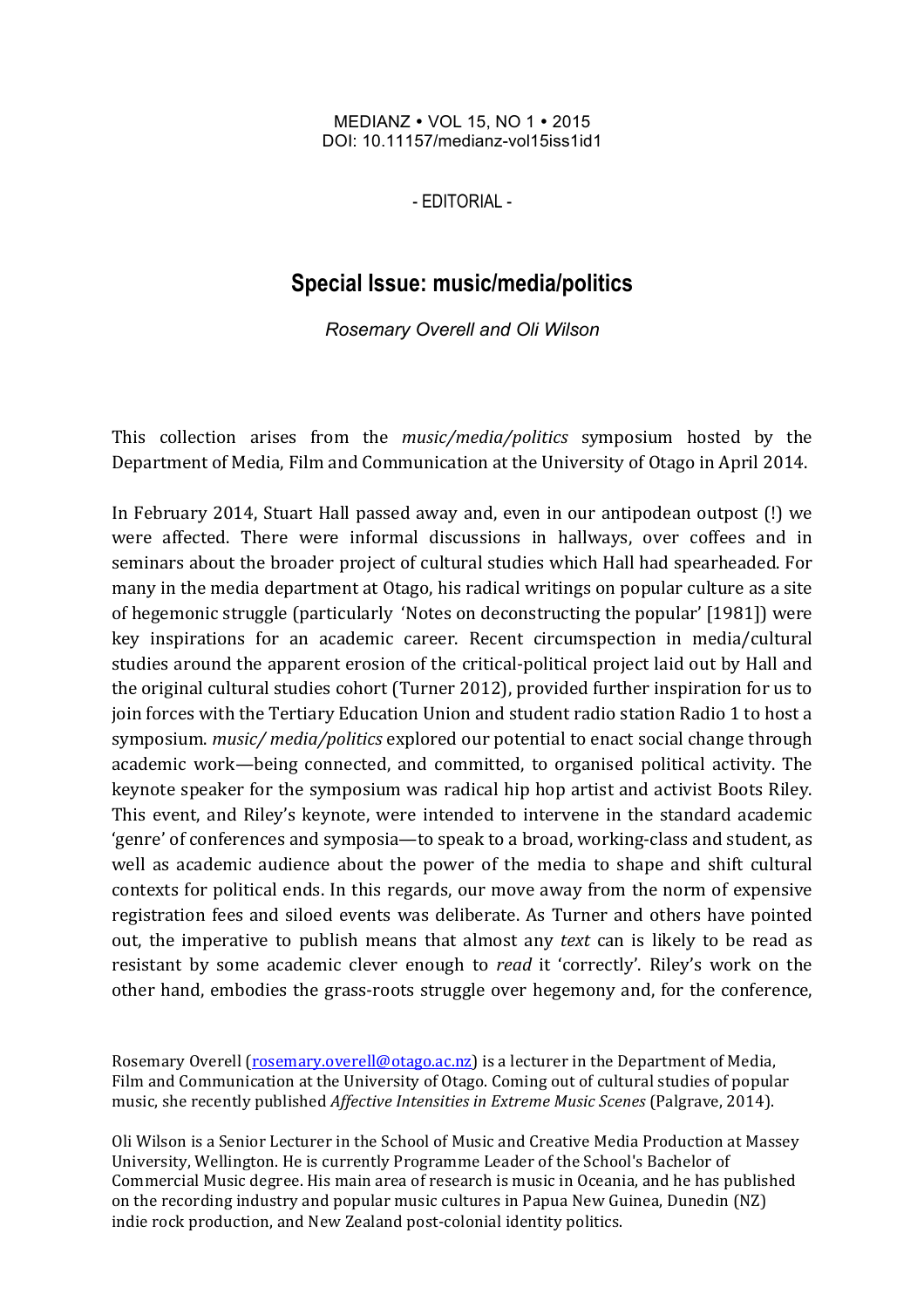offered the chance to re-evaluate how the politics laid out by Hall may be enacted in meaningful ways.

To an audience of almost five hundred people, Riley began with a rap, but then turned to a polemic, which addresed 'Hip Hop and the Class Struggle'. He echoed Hall in his emphasis that all popular cultural production is political and argued that the truism that hip hop has 'lost its way' neglects the context and violence inherent to late capital. 'Gangster' rap, for example, represents the brutality of the dominant economic system. The violence meted out on hip hop tracks, 'has nothing to do with falters in communication in black communities. It has nothing to do with "maleness". It has everything to do with the way that the system is organised'. Such was the impact of Riley's speech that he fielded questions for over an hour in the auditorium and in the foyer of the building.

Our intention in this special issue of *MEDIANZ* is to address the imperatives Riley laid out in his keynote, and continue the momentum that the event generated. It is appropriate therefore that the issue's first article engages in a dialogue with Boots Riley himself. Alongside reflections on his experience in Aotearoa, Riley describes to Rosemary Overell his recent experiences with Podemos in Greece and his encounters with striking Coca Cola workers in Spain. Riley's activism is impossible to detach from his music production and participation. For him, creative and mediated practice is imperative for the articulation and representation of contemporary struggle. Most recently, Riley has explored these themes in his screenplay *Sorry to Bother You* (2014)—a comedic critique of exploitation of precarious workers in telecommunications. Riley also reflects on the fraught politics of representation in the (new) mediated context. Specifically, he warns that the spate of phone-filmed acts of violence by white police against persons of colour in the USA does not guarantee transparency, or a challenge to institutionalised racism. He notes that 'without a movement that can actually change the way our system works, [viral videos] just serve as a warning to people to listen to the police'. Media can spread a message and represent atrocities, but its embeddedness in activist politics is crucial. The inclusion of an interview with a musician and activist may seem curious for an academic publication. But the entanglement of media criticism with politics, in organised, grassroots forms was a driving force behind the symposium and this special issue. It also reflects a growing concern among media scholars—that critical thought isn't solely the exclusive domain of academics.

The following articles develop some of these themes further by offering a broad interpretation of the ways music, media and politics intersect. This collection also reflects a diverse application of research methods, including critical text-based analysis, music and musician-focused ethnographies, and reviews of historical discourses. While geographic scopes vary, the issue's international focus indicates wide engagement with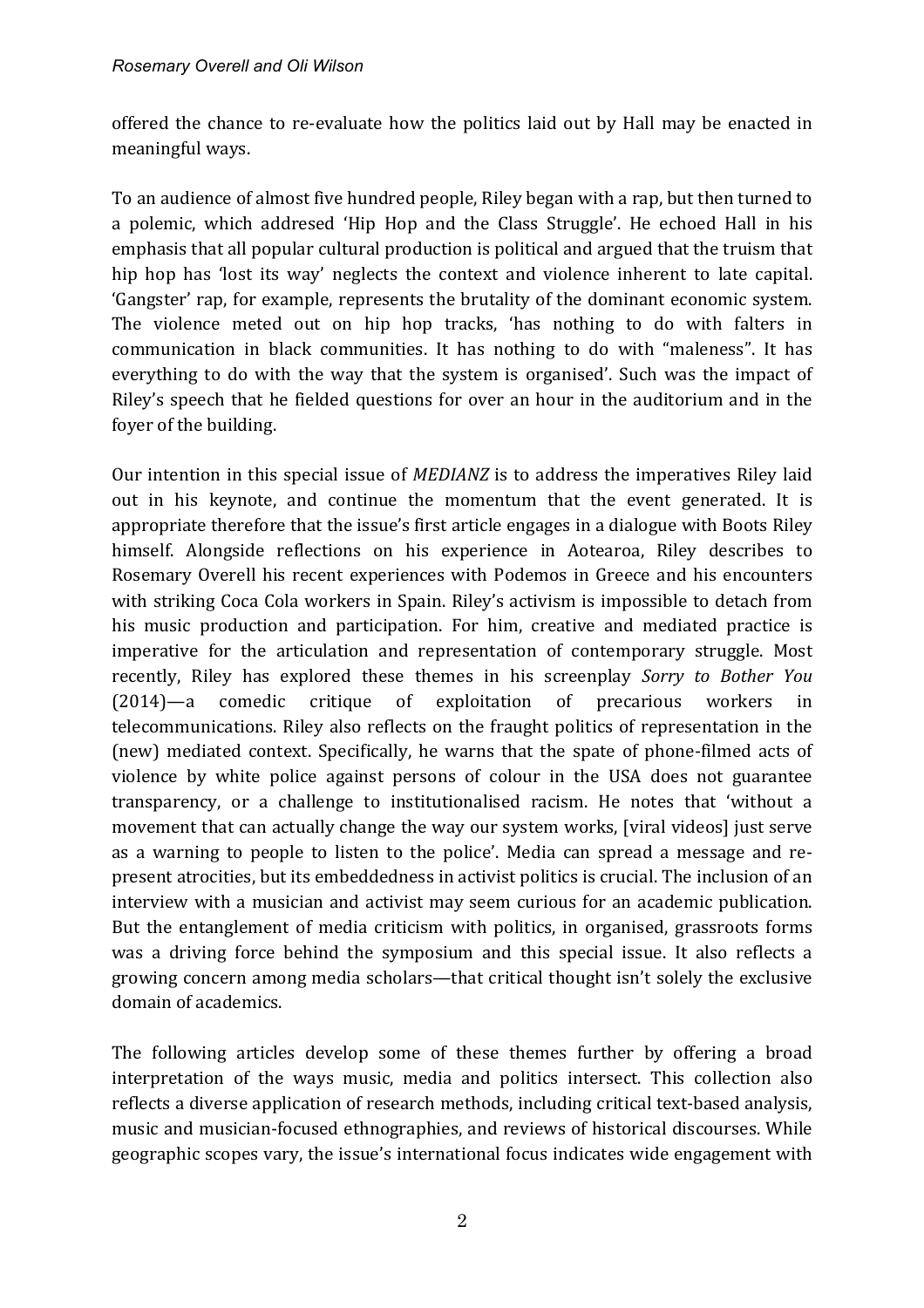global media politics, especially as they relate to our contemporary colonial positionality, and past.

In the first article, Catherine Hoad interrogates the taken-for-granted assumption that heavy metal is necessarily white through an analysis of the exscription of non-white bodies in metal scenes in Norway, Australia and South Africa. Hoad's work provides a powerful intervention into the politics of (post)colonialism and race in global metal which moves beyond the explicit and spectacular racism of, for example, National Socialist Black Metal associated with Burzum and Varg Vikernes to account for the latent 'natural' whiteness of much extreme metal. Hoad makes room for the mediated politics of metal in her three country-based case studies through an elaboration of how nationalism operates in ordinary (though 'banal' in Australia's case) forms.

An ethnographic scene-centred approach is also applied by Paul McMillan, who draws on first-hand experience among peers for his study of 'covers musicians' in Dunedin, New Zealand. McMillan explores the politics surrounding local musicians' notions of identity as 'covers' and 'originals musicians'. The setting for this study is noteworthy, as Dunedin is renowned for its DIY indie music scene, which achieved international recognition during the late 1980s and early 1990s. He argues that many young originals musicians regularly perform in covers-only contexts for mainstream audiences, and that these comparatively well-paid performances help sustain their originals endeavours. These musicians consciously challenge ideas about authenticity that have been established through mediatised representations of the indie rock scene in Dunedin, and are sustained through the discourses among some originals-only musicians. McMillan's article provides a contrasting narrative to previous academic studies of Dunedin music, which he argues perpetuate an outmoded notion of the authentic indie musician. The complex identities of many young Dunedin artists, it is argued, both embrace and subvert the dominant 'stigma' attached to covering, and view the job as complementary to their other musical ambitions.

Indigenous and Pacific cultural politics are also addressed in two articles. In the first, Jen Cattermole questions the extent to which indigenous perspectives and agency are reflected in government initiatives for supporting popular music and culture in Aotearoa-New Zealand and Australia. Her comparison addresses previous calls in ethnomusicology to consider and compare indigenous issues across these post-colonial contexts. Cattermole explores specific administrative and policy frameworks in both countries, and concludes by suggesting that although indigenous perspectives have gained increasing recognition, government frameworks remain a site for contemporary cultural and socio-political struggle. These struggles take different forms in each context. For example, Cattermole notes that Māori political power and influence on policy has increased, whereas Australian Aboriginal peoples remain sidelined and have little or no real political influence. Annalise Friend provides a reading of the Samoan Aotearoa-New Zealander vocalist Ladi6's 'brand' by analysing the presentation and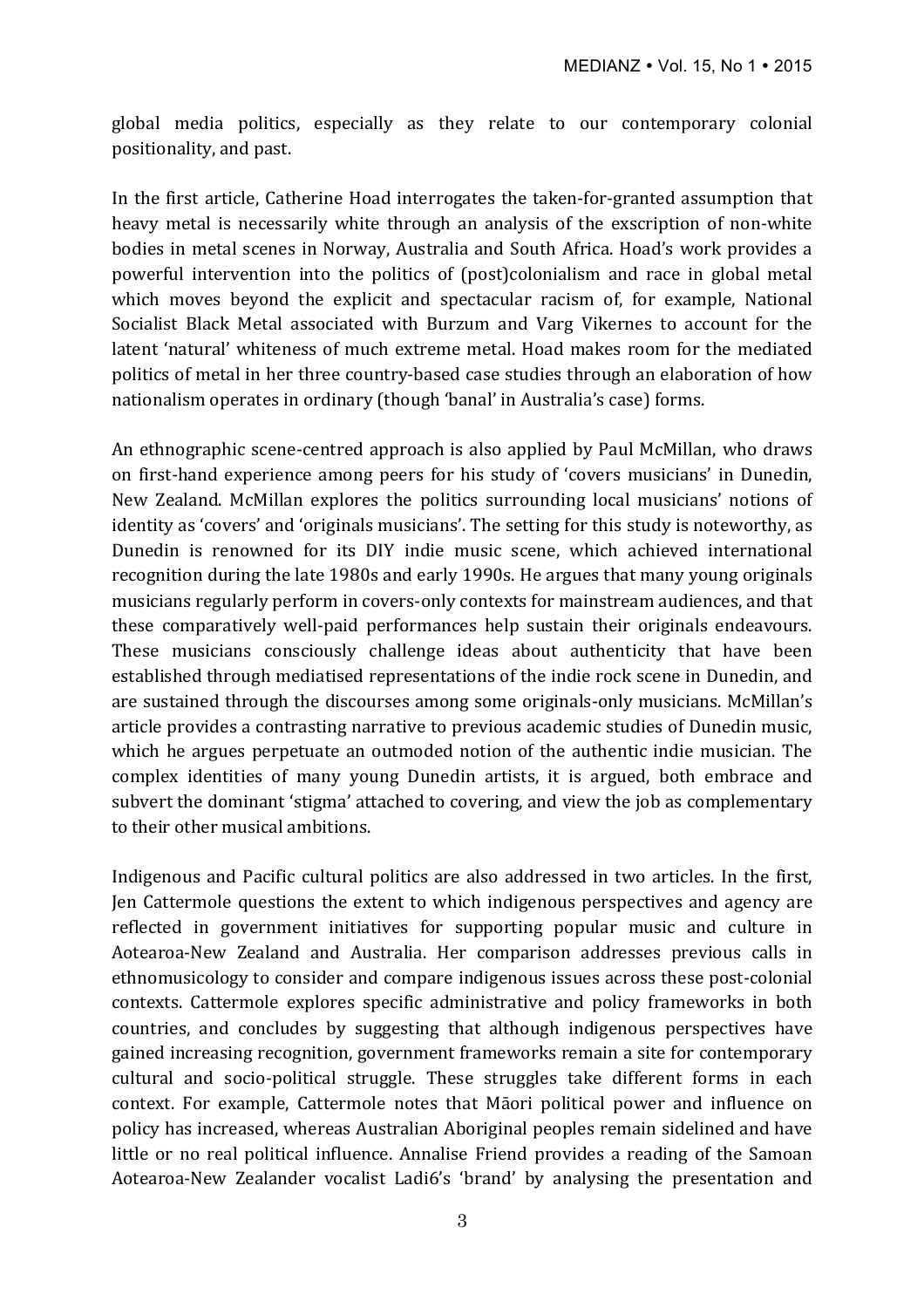packaging of her physical albums, music videos, online presence, merchandising, and live persona. Friend identifies parallels with meanings found in other pop-culture trends including hip hop, soul, reggae, and electronic music, while grounding the analysis in a local context. She argues that Ladi6 constructs a form of selfreflexive 'ladyspace' that embodies her position as a Pacific Island woman in both an ambiguous and reflexive way. Friend concludes that in this case, branding functions in accordance with the logic of global capitalism, where the practice of consumption restricts alternative ways of engaging with cultural texts.

Contemporary nation building and identity politics are explored by Henry Johnson, who examines the events surrounding a competition to find a new anthem for the small British Island of Jersey in 2007. While remaining a British crown territory, Jersey is a separate fiscal, legal and political entity and has its own distinct regional and local identity. However, Johnson shows that Jersey has been rethinking its position in relation to Britain, as evidenced through media, political and cultural spheres that engage with the topic of the national anthem. Johnson applies media analysis, as well as ethnographic research comprising informal interviews with a broad range of individuals including musicians, composers, language activists and educators. The case study serves to examine the ways music, media and politics are played out in discourse before, during and after the process of choosing a new anthem.

National identity politics is explored further by Rob Burns, who focuses more broadly on the United Kingdom. Specifically, he explores contemporary discourses around English identity by drawing on the work and media-narratives presented by UK folk musicians, principally the political activist Billy Bragg. Burns' research is informed by interviews with Bragg, and builds upon his previous work on folk music and nationalism. The perspective of folk musicians is attributed special significance, as historically they fulfilled functions as media sources through which news of national events were disseminated. Burns argues that this tradition has continued as contemporary folk musicians frequently both discuss historical events, and provide commentary on current political issues. Burns' focus is on folk musicians' perspectives on the gradual 'devolution' of the UK. Bragg, among others, note that Englishness does not enjoy the political representation experienced by other UK nations, yet the notion of Englishness remains key to English cultural arts and traditions, particularly within the folk music cannon.

The final three articles adopt text-based analytical approaches. Jonathan Marshall's piece  $-$  a historiography of hip-hop in the USA and France  $-$  provides a provocative account of 'hip hop radiophonics' as a mode of 'dialectical acoustic installation'. Here, Marshall argues that hip-hop from the 1980s and 1990s is best understand as a 'boom' (dialectical clash) between spatiality and acoustics ranging multidirectionally across historic formations. Drawing on Eshun's (2003) AfroFuturism, Marshall ranges from the *banlieue* of Paris, to mid-century North Africa, to the graffitied streets of New York to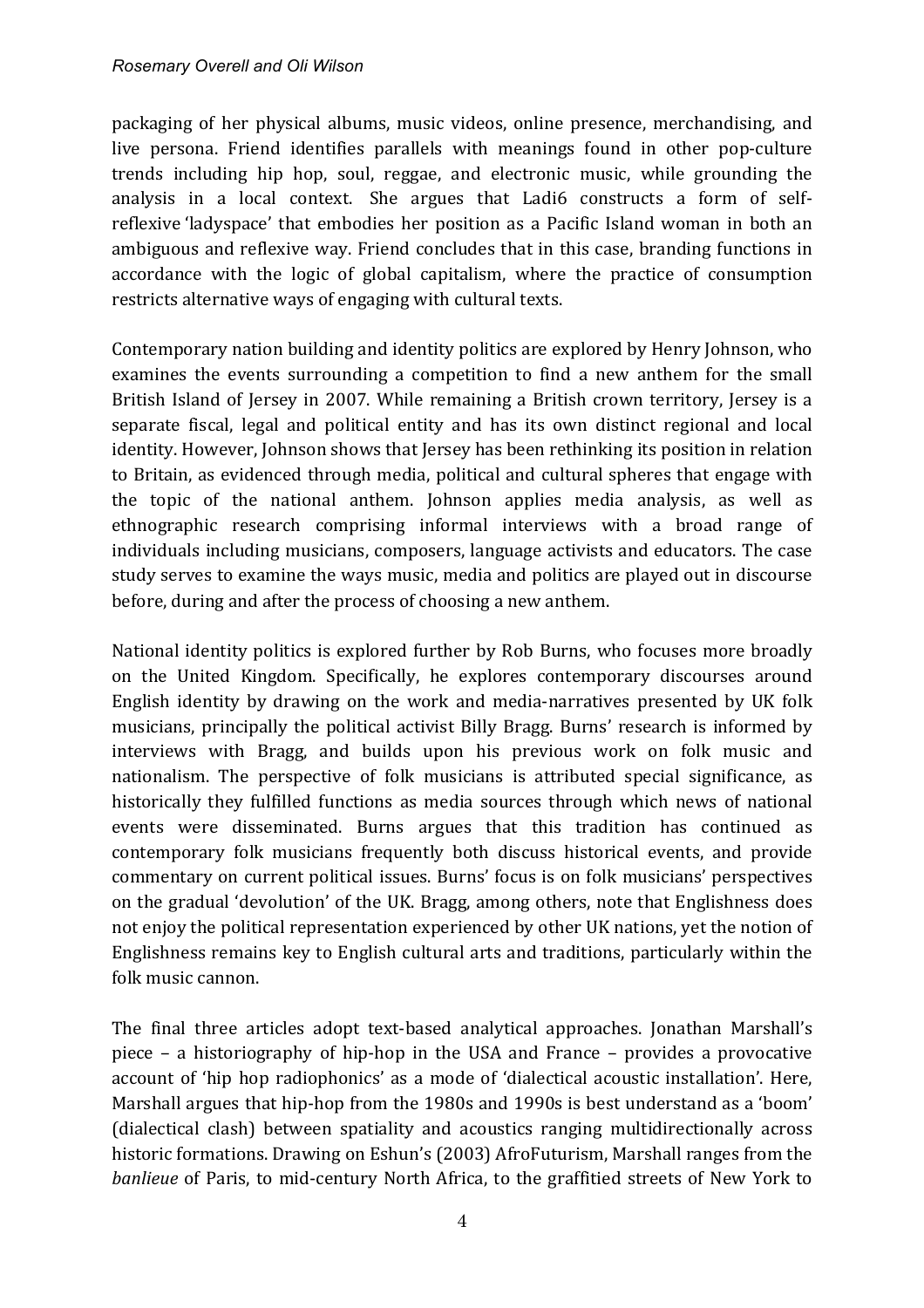make the provocation that Gilroy's famous 'Black Atlantic' model is insufficient an account for take up of hip-hop forms in Europe.

Peter Stapleton looks at cinematic representations of rock music. He proposes that 1980s 'punkmentaries' like *D.O.A.* (Kowalski, 1980) and *Punk Rock Movie* (Letts, 1978) viscerally embody the ethos of the punk scene. He describes how such films work as Bakhtinian 'chronotopes' which visibilse an inverted space-time in relation to the reactionary mode of the 1960s and 1970s 'rockumentary'. Stapleton takes *Gimme Shelter* (Mayles, Mayles and Zwerin, 1970) as a transitional moment where the inversion between rock- and punk-umentary occurs. The chronotope (time-space) of the filmic object swaps around the idealism and apparent utopianism of the  $60s'$ 'Summer of Love' spirit to lay bare the brutality of late capitalism ascendent by the 1980s. Stapleton argues that the punkumentary is carnivalesque—a materialised embodiment of 'chaotic punk time-space'.

The final article, by Alison Blair, also draws on Bakhtin to elaborate a textual analysis of a music scene—in this case, glam rock. She uses Bakhtin's concept of the 'masque' to look particularly at Marc Bolan and David Bowie as represented in 1970s popular media and video clips. Blair posits that Bolan and Bowie's performative personae—like the punkumentary described by Stapleton—operate as a mode of inversion and suspension of normative hierarchies. Conventional heterosexism, in particular, is challenged through the masque-ing articulated by glam rock. Blair argues that Bolan and Bowie do this primarily via a destabilising of the 'authenticity', favoured by progressive rock and folk music, through an emphasis on the performative aspects of glam musical production.

This special issue draws together a diverse range of encounters between music—as a culturally significant media form—and politics. Boots Riley's stirring keynote reminded us of the importance of praxis as the necessary outcome of theoretical critique. Whether that praxis is creative, as it is for Riley declaring: 'my music is based on what I think is needed in the world', or takes the form of engaged academic output, the imperative of connecting cultural production with progressive politics remains essential.

## **References**

Eshun, Kodwo. 2003. 'Further Considerations of Afrofuturism'. *CR: The New Centennial Review* 3 (2): 287-302.

Hall, Stuart. 1981. 'Notes on deconstructing the popular'. In *People's History and Socialist Theory*, edited by Raphael Samuel. London: Routledge and Kegan Paul. 227-240.

Jutel, Olivier. 2014. 'Interview: Boots Riley.' Critic Te Arohi.

Kowalski, Lech. 1980. *D.O.A.: A Rite of Passage*. Lightning Video.